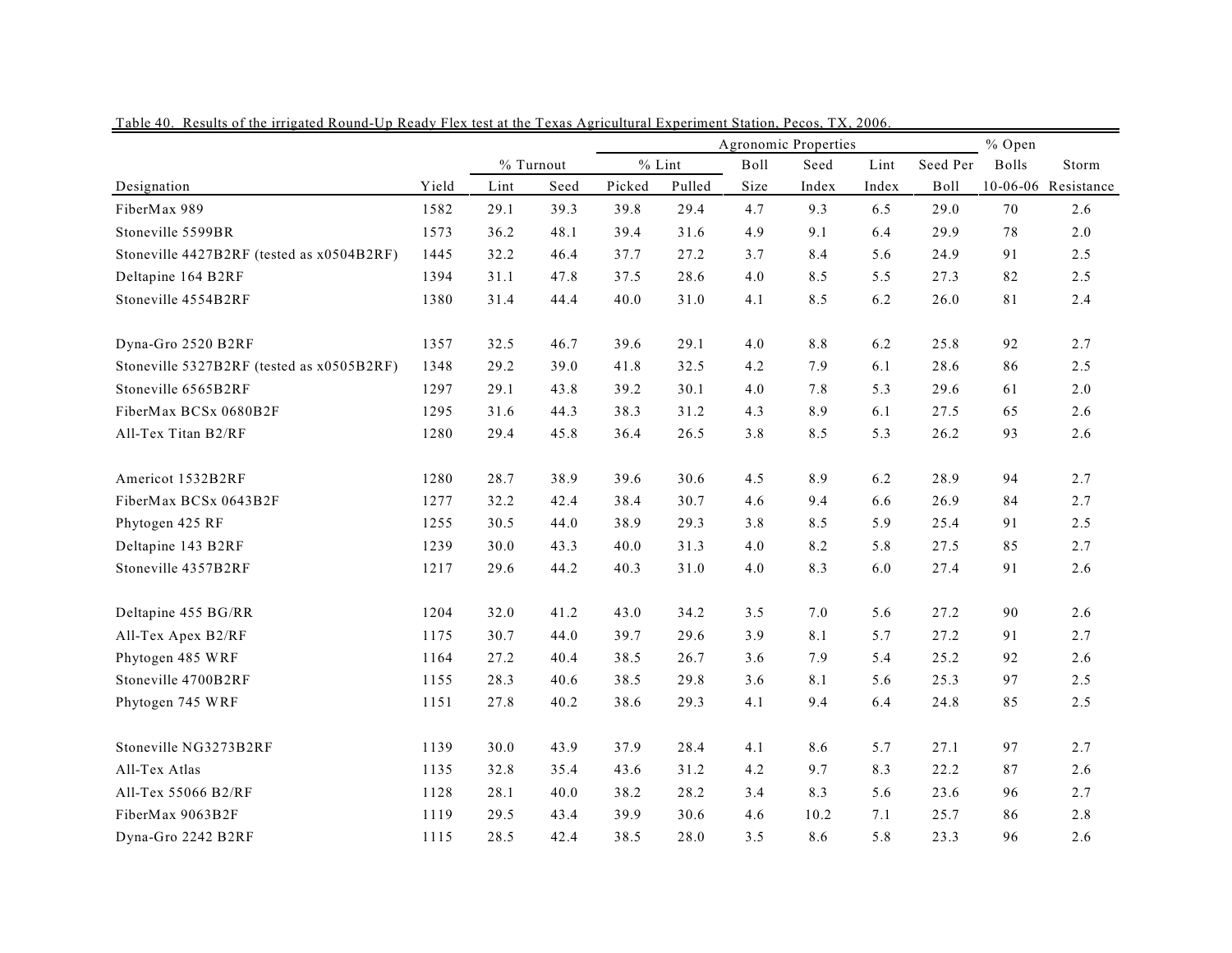| Laule 40A.<br><u>Results of the impated Roundalp Ready Fiex test at the Texas Agricultural Experiment Station, Fecos, T.A. 2000.</u> | Micro- |      | Uni- |                         | Elon-  | Leaf           |      |      | Color               | Loan   |        | Gross Loan Value per Acre |
|--------------------------------------------------------------------------------------------------------------------------------------|--------|------|------|-------------------------|--------|----------------|------|------|---------------------|--------|--------|---------------------------|
| Designation                                                                                                                          | naire  |      |      | Length formity Strength | gation | Index          | Rd   | $+b$ | Grade $\frac{1}{2}$ | Value  | \$     | Rank                      |
| FiberMax 989                                                                                                                         | 4.7    | 1.13 | 81.3 | 29.4                    | 5.8    | 2              | 82.8 | 7.5  | $21 - 1$            | 0.5853 | 925.94 | -1                        |
| Stoneville 5599BR                                                                                                                    | 4.6    | 1.09 | 80.6 | 27.1                    | 6.0    | $\overline{4}$ | 79.1 | 7.5  | $31 - 1, 31 - 2$    | 0.5403 | 849.89 | 2                         |
| Stoneville 4427B2RF (tested as x0504B2RF)                                                                                            | 4.9    | 1.07 | 81.2 | 26.1                    | 6.1    | $\overline{4}$ | 79.7 | 7.1  | $31 - 2$            | 0.5438 | 785.79 | 5                         |
| Deltapine 164 B2RF                                                                                                                   | 4.6    | 1.13 | 80.6 | 26.6                    | 6.2    | 2              | 82.7 | 7.1  | $21 - 2$            | 0.5848 | 815.21 | 3                         |
| Stoneville 4554B2RF                                                                                                                  | 4.7    | 1.10 | 81.9 | 29.2                    | 7.8    | 3              | 80.5 | 7.7  | $21 - 1, 31 - 1$    | 0.5713 | 788.39 | 4                         |
| Dyna-Gro 2520 B2RF                                                                                                                   | 4.6    | 1.11 | 80.7 | 25.5                    | 6.8    | 3              | 80.9 | 7.3  | $21 - 2, 31 - 1$    | 0.5623 | 763.04 | 6                         |
| Stoneville 5327B2RF (tested as x0505B2RF)                                                                                            | 4.7    | 1.09 | 81.8 | 28.1                    | 6.9    | 3              | 80.2 | 7.7  | $31-1$              | 0.5625 | 758.25 | 7                         |
| Stoneville 6565B2RF                                                                                                                  | 4.9    | 1.12 | 81.9 | 27.2                    | 5.7    | 2              | 81.7 | 7.6  | $21 - 1, 21 - 2$    | 0.5840 | 757.45 | 8                         |
| FiberMax BCSx 0680B2F                                                                                                                | 4.3    | 1.11 | 79.5 | 26.8                    | 6.7    | 3              | 82.8 | 6.8  | $31 - 1$            | 0.5655 | 732.32 | 10                        |
| All-Tex Titan B2/RF                                                                                                                  | 4.7    | 1.14 | 82.0 | 26.3                    | 6.6    | 3              | 81.2 | 7.0  | $31 - 1$            | 0.5695 | 728.96 | 11                        |
| Americot 1532B2RF                                                                                                                    | 4.6    | 1.11 | 80.3 | 26.0                    | 6.9    | 3              | 80.8 | 7.1  | $31 - 1$            | 0.5660 | 724.48 | 12                        |
| FiberMax BCSx 0643B2F                                                                                                                | 4.6    | 1.14 | 81.4 | 28.6                    | 5.2    | 3              | 82.9 | 6.8  | $21 - 2, 31 - 1$    | 0.5743 | 733.38 | 9                         |
| Phytogen 425 RF                                                                                                                      | 4.8    | 1.11 | 82.9 | 27.2                    | 7.6    | $\overline{4}$ | 79.4 | 7.7  | $31 - 2, 31 - 1$    | 0.5565 | 698.41 | 14                        |
| Deltapine 143 B2RF                                                                                                                   | 4.4    | 1.12 | 79.3 | 26.8                    | 6.3    | 3              | 81.5 | 6.9  | $31-1$              | 0.5665 | 701.89 | 13                        |
| Stoneville 4357B2RF                                                                                                                  | 4.6    | 1.12 | 80.8 | 26.4                    | 6.5    | 3              | 81.0 | 7.6  | $21 - 2, 31 - 1$    | 0.5735 | 697.95 | 15                        |
| Deltapine 455 BG/RR                                                                                                                  | 4.6    | 1.07 | 80.8 | 27.4                    | 6.3    | 3              | 80.8 | 7.9  | $21 - 2$            | 0.5580 | 671.83 | 16                        |
| All-Tex Apex B2/RF                                                                                                                   | 4.6    | 1.13 | 81.9 | 25.6                    | 6.3    | 3              | 80.8 | 7.3  | $21 - 2, 31 - 2$    | 0.5650 | 663.88 | 17                        |
| Phytogen 485 WRF                                                                                                                     | 4.8    | 1.11 | 82.7 | 28.4                    | 7.8    | $\overline{4}$ | 78.4 | 7.3  | $31 - 2, 41 - 1$    | 0.5523 | 642.88 | 20                        |
| Stoneville 4700B2RF                                                                                                                  | 4.7    | 1.11 | 81.6 | 25.4                    | 7.5    | $\overline{4}$ | 79.3 | 7.2  | $31 - 2$            | 0.5383 | 621.74 | 24                        |
| Phytogen 745 WRF                                                                                                                     | 4.4    | 1.11 | 82.1 | 30.1                    | 7.8    | 3              | 80.3 | 7.5  | $31 - 1$            | 0.5695 | 655.49 | 18                        |
| Stoneville NG3273B2RF                                                                                                                | 4.5    | 1.09 | 81.6 | 26.5                    | 6.8    | 3              | 81.8 | 6.8  | $31 - 1$            | 0.5625 | 640.69 | 21                        |
| All-Tex Atlas                                                                                                                        | 4.8    | 1.08 | 81.8 | 31.8                    | 6.0    | 3              | 81.5 | 7.3  | $21 - 2, 31 - 1$    | 0.5578 | 633.10 | 22                        |
| All-Tex 55066 B2/RF                                                                                                                  | 4.5    | 1.10 | 81.8 | 24.9                    | 7.2    | $\overline{4}$ | 79.5 | 7.0  | $31 - 1, 41 - 1$    | 0.5430 | 612.50 | 26                        |
| FiberMax 9063B2F                                                                                                                     | 4.6    | 1.15 | 81.6 | 30.1                    | 6.1    | 3              | 83.4 | 6.7  | 21-1,31-1 0.5788    |        | 647.68 | 19                        |
| Dyna-Gro 2242 B2RF                                                                                                                   | 4.6    | 1.09 | 81.7 | 25.3                    | 7.0    | $\overline{4}$ | 79.9 | 7.1  | $31-1,31-2$ 0.5358  |        | 597.42 | 29                        |

Table 40A. Results of the irrigated Roundup Ready Flex test at the Texas Agricultural Experiment Station, Pecos, TX, 2006.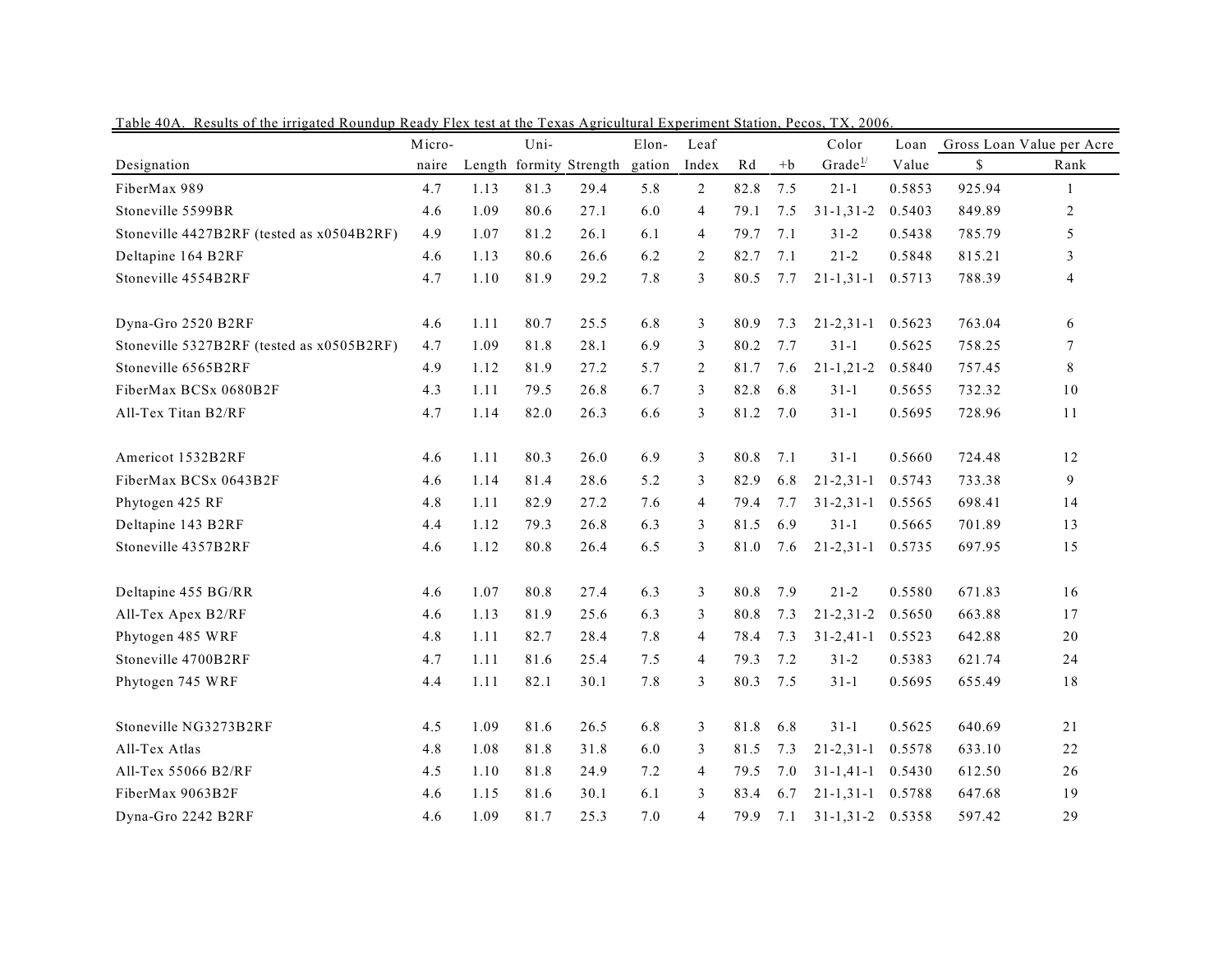| Table 40A. Cont.          |        |      |      |                         |        |                |       |                                |                     |        |        |      |
|---------------------------|--------|------|------|-------------------------|--------|----------------|-------|--------------------------------|---------------------|--------|--------|------|
|                           | Micro- | Uni- |      | Leaf<br>Elon-           |        |                | Color | Loan Gross Loan Value per Acre |                     |        |        |      |
| Designation               | naire  |      |      | Length formity Strength | gation | Index          | Rd    | $+b$                           | Grade $\frac{1}{2}$ | Value  | S.     | Rank |
| Croplan Genetics 4020B2RF | 4.7    | 1.10 | 80.0 | 25.3                    | 6.6    | 3              | 81.4  | 7.2                            | $31 - 1$            | 0.5568 | 616.93 | 25   |
| Croplan Genetics 3520B2RF | 4.7    | 1.11 | 81.2 | 25.5                    | 7.0    | $\overline{4}$ | 79.6  | 7.1                            | $31 - 2$            | 0.5495 | 602.25 | 28   |
| Stoneville 6611B2RF       | 4.9    | 1.14 | 82.4 | 28.6                    | 5.8    | 3              | 81.1  | 7.3                            | $21 - 2, 31 - 2$    | 0.5748 | 629.98 | 23   |
| Americot 1622B2RF         | 4.5    | 1.13 | 80.4 | 27.1                    | 6.6    | 3              | 81.3  | 7.1                            | $31 - 1, 31 - 2$    | 0.5705 | 605.30 | 27   |
| Croplan Genetics 3020B2RF | 4.6    | 1.08 | 81.4 | 24.7                    | 7.1    | 3              | 81.5  | 7.3                            | $31 - 1$            | 0.5395 | 556.76 | 31   |
| Phytogen 725 RF           | 4.5    | 1.15 | 81.4 | 33.3                    | 7.1    | 3              | 79.0  | 8.3                            | $31 - 1$            | 0.5765 | 579.96 | 30   |
| Dyna-Gro 2100 B2RF        | 4.6    | 1.05 | 81.8 | 24.6                    | 7.3    | 3              | 81.1  | 7.3                            | $31 - 1$            | 0.5155 | 459.83 | 32   |
| Paymaster HS 26           | 4.9    | 1.02 | 81.6 | 29.7                    | 6.8    | 3              | 81.1  | 7.4                            | $21 - 2, 31 - 1$    | 0.5095 | 389.77 | 33   |
|                           |        |      |      |                         |        |                |       |                                |                     |        |        |      |
| Mean                      | 4.6    | 1.10 | 81.3 | 27.3                    | 6.6    | 3              | 80.8  | 7.3                            |                     | 0.5590 |        |      |
| $C.V.$ %                  | 2.9    | 1.5  | 0.9  | 3.2                     | 3.8    | 13.9           | 1.0   | 2.4                            |                     | 2.4    |        |      |
| $LSD$ 0.05                | 0.2    | 0.03 | 1.3  | 1.5                     | 0.4    |                | 1.3   | 0.3                            |                     | 0.0229 |        |      |

Fiber quality determinations are made on samples from two reps. If the color grades from these two samples are identical, only one color grade is reported.  $\underline{1}/$ If they are different, both are reported.